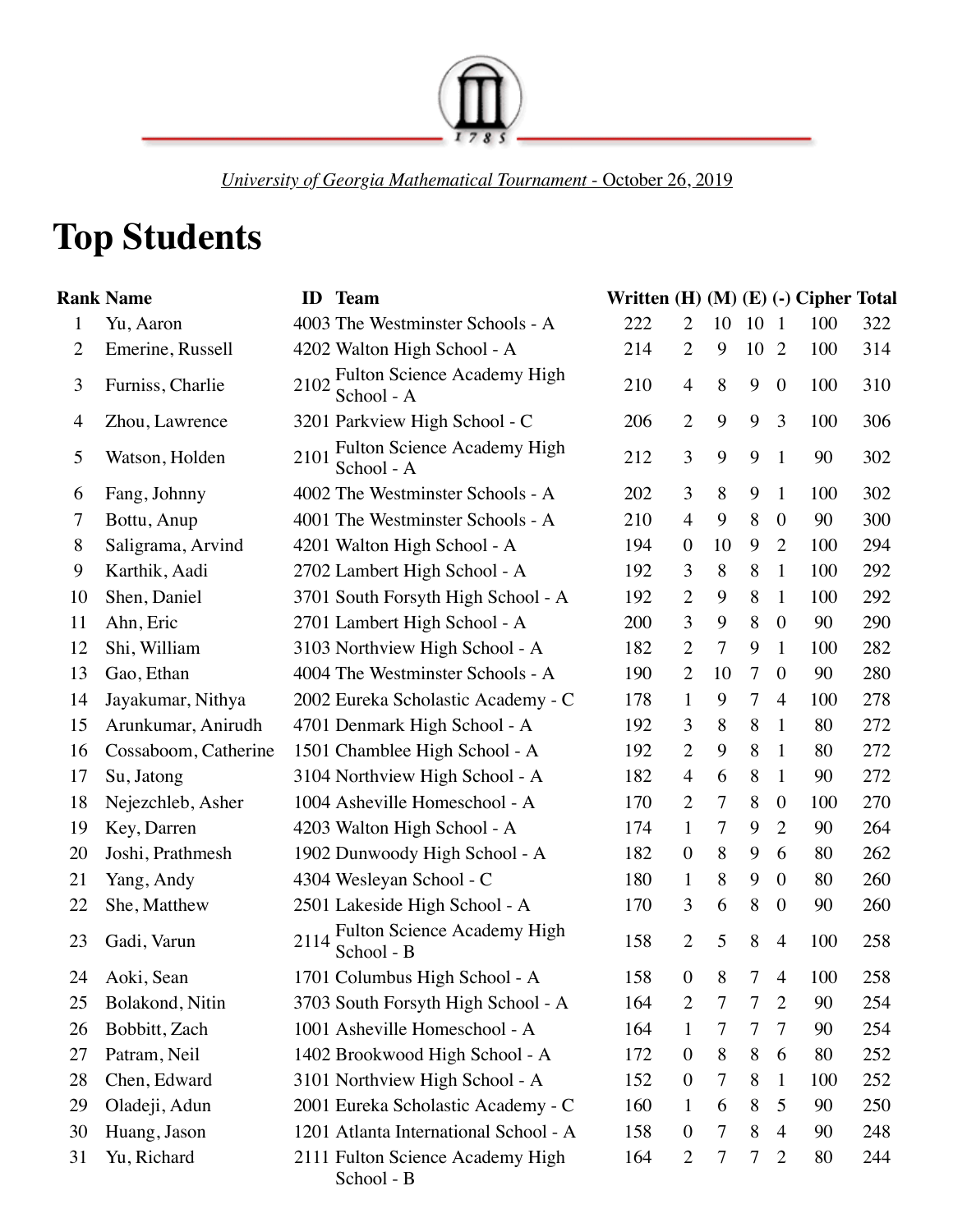| 32 | Patel, Aryan                  | 1702 Columbus High School - A                            | 152 | 2                | 5                        | 8      | $\mathbf{1}$     | 90 | 242 |
|----|-------------------------------|----------------------------------------------------------|-----|------------------|--------------------------|--------|------------------|----|-----|
| 33 | Zhang, Andy                   | 2704 Lambert High School - A                             | 170 | $\overline{2}$   | 8                        | 7      | $\boldsymbol{0}$ | 70 | 240 |
| 34 | Han, Brad                     | <b>Fulton Science Academy High</b><br>2103<br>School - A | 170 | $\mathbf{1}$     | 8                        | 8      | $\boldsymbol{0}$ | 70 | 240 |
| 35 | Li, Kevin                     | 4801 Norcross High School - A                            | 178 | 3                | 9                        | 5      | $\overline{4}$   | 60 | 238 |
| 36 | Choi, Alan                    | 1602 Chattahoochee High School - C                       | 158 | $\overline{2}$   | 6                        | 7      | $\overline{4}$   | 80 | 238 |
| 37 | Park, Hyunwoo                 | Fulton Science Academy High<br>2104<br>School - A        | 152 | $\overline{2}$   | 7                        | 6      | $\mathbf{1}$     | 80 | 232 |
| 38 | Ackar Mongkolrotn,<br>Athiwat | 2113 Fulton Science Academy High<br>School - B           | 142 | $\overline{2}$   | $\tau$                   | 5      | $\mathbf{1}$     | 90 | 232 |
| 39 | Zeng, Hollis                  | 1401 Brookwood High School - A                           | 142 | $\mathbf{1}$     | 5                        | 7      | 6                | 90 | 232 |
| 40 | Zhang, Andy                   | Greater Atlanta Christian School -<br>2201               | 142 | $\boldsymbol{0}$ | 6                        | 7      | 6                | 90 | 232 |
| 41 | Jeong, Seungk                 | 1601 Chattahoochee High School - C                       | 156 | $\overline{0}$   | 8                        | 7      | 3                | 70 | 226 |
| 42 | Wang, Michel                  | 2404 GSMST - A                                           | 156 | $\boldsymbol{0}$ | 6                        | 8      | 8                | 70 | 226 |
| 43 | Xu, Matthe                    | 3202 Parkview High School - C                            | 184 | $\boldsymbol{0}$ | 7                        | 10     | 7                | 40 | 224 |
| 44 | He, Cassan                    | 4501 North Oconee High School - A                        | 152 | $\overline{c}$   | 5                        | 7      | 6                | 70 | 222 |
| 45 | Salim, Zain                   | 1901 Dunwoody High School - A                            | 132 | $\boldsymbol{0}$ | $\overline{4}$           | 7      | 11               | 90 | 222 |
| 46 | Tsang, Austin                 | 4602 Johns Creek High School - A                         | 150 | 3                | $\overline{4}$           | 8      | $\mathbf{0}$     | 70 | 220 |
| 47 | Mao, Joshua                   | 4804 Norcross High School - A                            | 130 | $\mathbf{1}$     | 4                        | 6      | 10               | 90 | 220 |
| 48 | Yuan, Kevin                   | 2112 Fulton Science Academy High<br>School - B           | 170 | 3                | 7                        | 7      | $\boldsymbol{0}$ | 40 | 210 |
| 49 | Athot, Avi                    | 4011 The Westminster Schools - B                         | 160 | 1                | 7                        | 8      | $\boldsymbol{0}$ | 50 | 210 |
| 50 | Fleming, Elijah               | 1003 Asheville Homeschool - A                            | 140 | $\boldsymbol{0}$ | 5                        | 8      | 5                | 70 | 210 |
| 51 | Kocherla, Srihar              | 3704 South Forsyth High School - A                       | 120 | $\boldsymbol{0}$ | $\overline{4}$           | $\tau$ | 5                | 90 | 210 |
| 52 | Wood, Kenan                   | 1011 Asheville Homeschool - B                            | 132 | $\boldsymbol{0}$ | 5                        | 7      | 6                | 70 | 202 |
| 53 | Shetty, Ananya                | 4604 Johns Creek High School - A                         | 122 | $\mathbf{1}$     | 5                        | 5      | 6                | 80 | 202 |
| 54 | Feng, Maxwel                  | 3102 Northview High School - A                           | 112 | $\boldsymbol{0}$ | $\overline{\mathcal{A}}$ | 7      | $\mathbf{1}$     | 90 | 202 |
| 55 | Cai, Wendel                   | 1301 Ben Lippen School - A                               | 160 | $\boldsymbol{0}$ | 6                        | 8      | 10               | 40 | 200 |
| 56 | Kazuhg, Uruji                 | 1302 Ben Lippen School - A                               | 140 | $\overline{c}$   | 7                        | 5      | $\boldsymbol{0}$ | 60 | 200 |
| 57 | Abeyakaran, Pirana            | 1903 Dunwoody High School - A                            | 130 | $\boldsymbol{0}$ | $\overline{4}$           | 9      | $\boldsymbol{0}$ | 70 | 200 |
| 58 | Morgan, Ethan                 | Fulton Science Academy High<br>2122<br>School - C        | 120 | 3                | 4                        | 5      | $\boldsymbol{0}$ | 80 | 200 |
| 59 | Wang, Grace                   | 2401 GSMST - A                                           | 120 | $\boldsymbol{0}$ | 2                        | 8      | 10               | 80 | 200 |
| 60 | Graham, Monica                | 4901 Clarke Central High School - A                      | 110 | $\mathbf{1}$     | 2                        | 7      | 5                | 90 | 200 |

## **Top Team Scores**

|   | <b>Rank Name</b>                           |     | <b>ID Written Cipher Collab Total</b> |     |     |       |
|---|--------------------------------------------|-----|---------------------------------------|-----|-----|-------|
|   | The Westminster Schools - A                | 400 | 824                                   | 380 | 140 | 1344  |
|   | Walton High School - A                     | 42Q | 712                                   | 340 | 210 | 1262. |
| 3 | Fulton Science Academy High School - A 210 |     | 744                                   | 340 | 140 | 1224  |
|   | 4 Lambert High School - A                  | 270 | 674                                   | 310 | 210 | 1194  |
|   | 5 Northview High School - A                | 310 | 628                                   | 380 | 140 | 1148  |